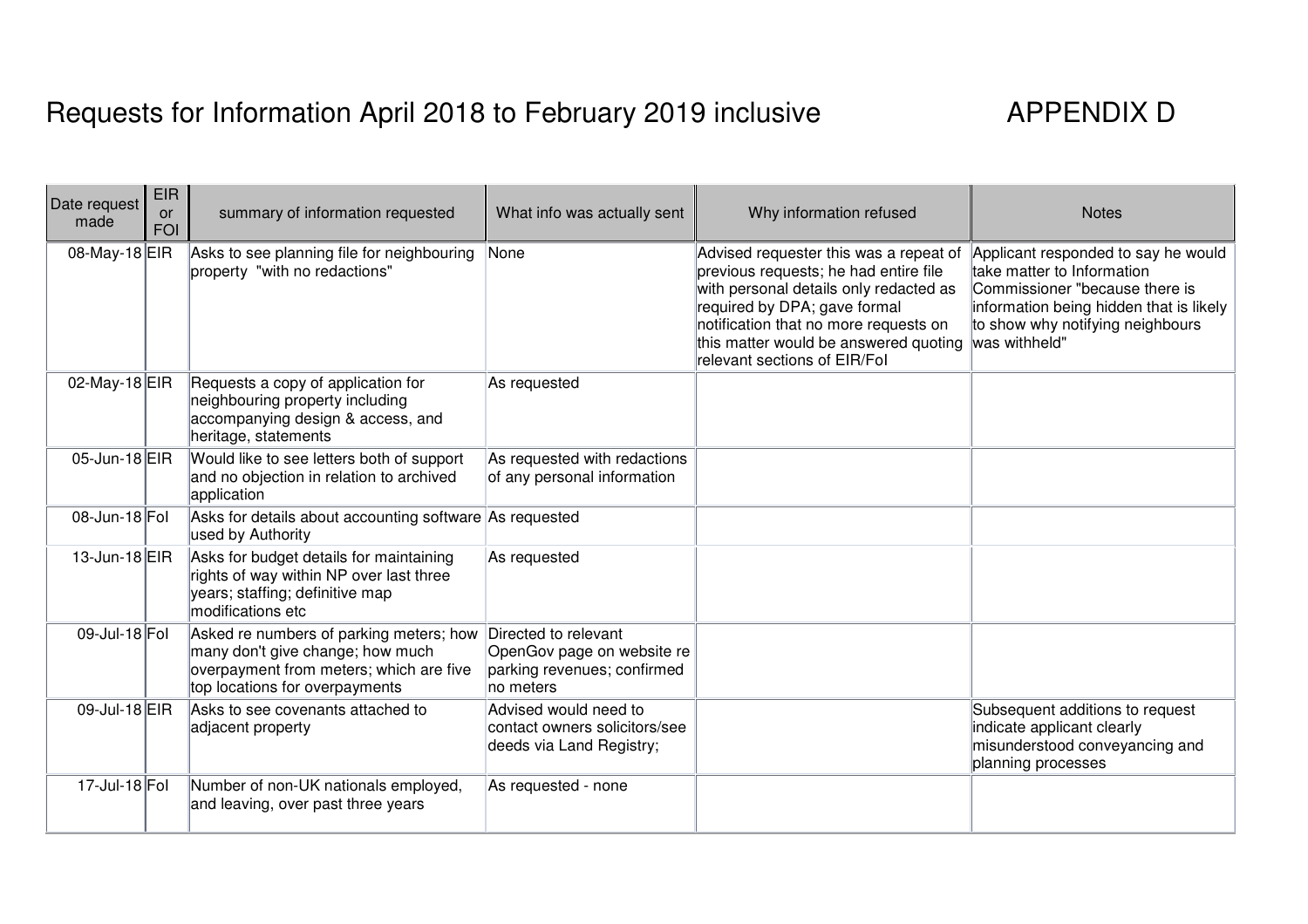| Date request<br>made | <b>EIR</b><br><b>or</b><br><b>FOI</b> | summary of information requested                                                                                                                                                                          | What info was actually sent                                                                                                            | Why information refused                                              | <b>Notes</b>                                                                              |
|----------------------|---------------------------------------|-----------------------------------------------------------------------------------------------------------------------------------------------------------------------------------------------------------|----------------------------------------------------------------------------------------------------------------------------------------|----------------------------------------------------------------------|-------------------------------------------------------------------------------------------|
| 15-Jul-18 EIR        |                                       | Information on the outsourcing of planning As requested<br>function and if routine use of consultants<br>was made re development management                                                               |                                                                                                                                        |                                                                      |                                                                                           |
| 24-Jul-18 EIR        |                                       | Wishes to know why "previous owners of<br>adjacent property were refused planning<br>permission" while "present owners have<br>permission to turn adjoining property into<br>House of Multiple Occupation | None; did not respond                                                                                                                  | Not a coherent request and vexatious                                 | Applicant had previously been<br>advised we would not respond                             |
| 24-Jul-18 EIR        |                                       | Wishes to see email correspondence<br>between parish council and members of<br>planning committee re the planning<br>application at adjacent property                                                     | None; did not respond                                                                                                                  | Repeat of previous request, has seen<br>full file, Vexatious request | As above                                                                                  |
| 08-Aug-18 Fol        |                                       | Asks to know IT expenditure over past<br>three years                                                                                                                                                      | As requested, although<br>unable to break down into<br>details so gave totals as<br>suggested                                          |                                                                      |                                                                                           |
| $04-Sep-18$ EIR      |                                       | Asks to know the name of the complainant Issued refusal notice -<br>re enforcement action at property                                                                                                     | exception under Reg 12(3) re confidentiality<br>personal data                                                                          | Reg 12 (3) personal data; also 12 (5)(f)                             |                                                                                           |
| 06-Sep-18 EIR        |                                       | Wishes to see all correspondence with<br>new owners of property (re enforcement<br>action) since June 18; and name of agent                                                                               | As requested, with personal<br>details redacted; cannot send<br>name of agent under Reg<br>12(3)                                       | Reg 12(3) personal data                                              |                                                                                           |
| 18-Sep-18 EIR        |                                       | Asked questions about community<br>consultation re conservation area<br>appraisal                                                                                                                         | Passed to building<br>conservation officer for<br>response; not under Fol/EIR<br>as explanation required<br>rather than documentation; |                                                                      | public info available but answers to<br>questions not recorded as<br><b>documentation</b> |
| 24-Sep-18 EIR        |                                       | Asked for copy of Community Use<br>Agreement for Sports Hall                                                                                                                                              | As requested                                                                                                                           |                                                                      |                                                                                           |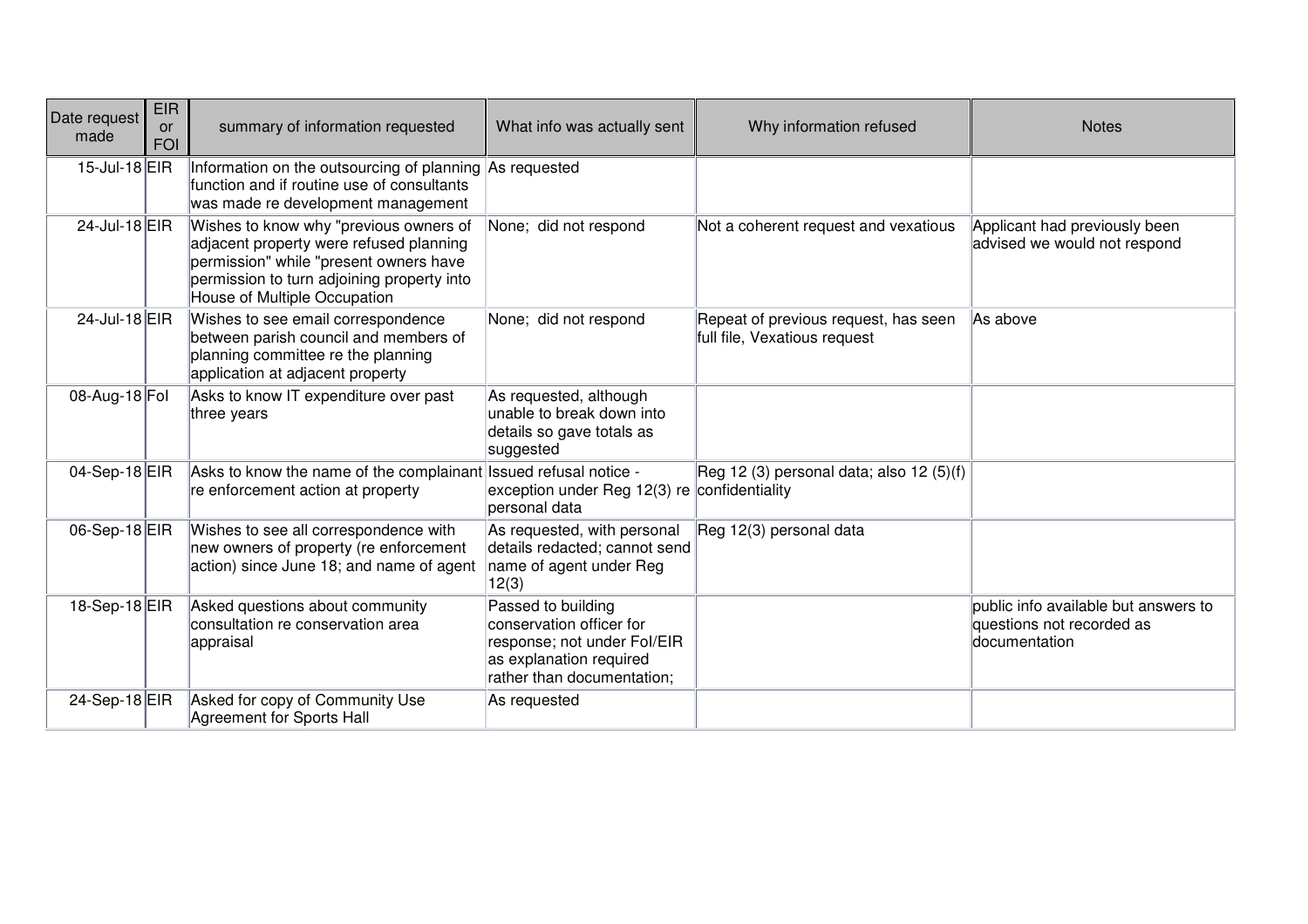## [none of the following involved refusals or notes]

| 06-Oct-18 EIR      | Wants to know how NPA polices improper vehicle use of RoW, and what Explained that enforcement rests with police; NPA works with                       |                                                                                    |
|--------------------|--------------------------------------------------------------------------------------------------------------------------------------------------------|------------------------------------------------------------------------------------|
|                    | sanctions in place for Authority use.                                                                                                                  | police re provision of information and sightings.                                  |
| 01-Nov-18 EIR      | Requires plans etc from archived planning files                                                                                                        | Notified of charge for 2 x £25 officer time; info sent as requested                |
|                    |                                                                                                                                                        | after payment                                                                      |
| 07-Nov-18 EIR      | Wants details from the self-build register and asks re local connection<br>test, financial viability test etc                                          | As requested; referred to register page on website                                 |
| 12-Nov-18 EIR      | Wants to see copies of all correspondence, emails and telephone calls<br>notes between YDNPA and HHA PC/John Blackie re recent planning<br>application | As requested                                                                       |
| $13-Nov-18$ Fol    | Asks for details of 2018/19 pay award                                                                                                                  | As requested as far as possible                                                    |
| 16-Nov-18 EIR      | Further to earlier request re correspondence re planning application,<br>wants further information including copies of consultation responses          | As requested; after advice from solicitor                                          |
| 14-Nov-18 EIR      | Wishes to have copies of archived docs from planning file relating to<br>property in Low Row                                                           | As requested                                                                       |
| 19-Nov-18 EIR      | Application form and associated docs from archived application                                                                                         | As requested                                                                       |
| 26-Nov-18 Fol      | Wants to know annual expenditure by Authority on leaving gifts and<br>christmas events etc                                                             | As requested; none, other than time off for Xmas party                             |
| $10$ -Dec-18 $EIR$ | Wishes to see three closed planning files                                                                                                              | Sent scanned application documentation only and await if he<br>wishes further docs |
| 19-Dec-18 EIR      | Wishes to see pre-app advice given to an applicant                                                                                                     | Plans and details submitted, plus Authority's advice                               |
| 15-Jan-19 $EIR$    | Wishes to have dates of inspections at SSSIs within the national park<br>during 2008 to 2018 inclusive                                                 | Referred to Natural England, who carry out the inspections<br>referred to          |
| 15-Jan-19 $EIR$    | Wants to see files relating to property in Hardraw                                                                                                     | As requested                                                                       |
| 17-Jan-19 $EIR$    | Wishes to see earlier pre-app enquiry (and advice) re Barn at Litton                                                                                   | As requested                                                                       |
| 23-Jan-19 EIR      | Asks for closed<br>planning file docs including s106s, in relation to search                                                                           | As requested                                                                       |
| 25-Jan-19 EIR      | Closed-file application form for development in Askrigg                                                                                                | As requested                                                                       |
| 06-Feb-19 Fol      | Requests information about IT support - staff, software and network                                                                                    | As requested                                                                       |
| 11-Feb-19 $EIR$    | Wishes to see pre-app advice given to current applicants re property at<br>Gaisgill                                                                    | As requested                                                                       |
| 15-Feb-19 $EIR$    | Wants to see closed planning file re property in Threshfield                                                                                           | As requested                                                                       |